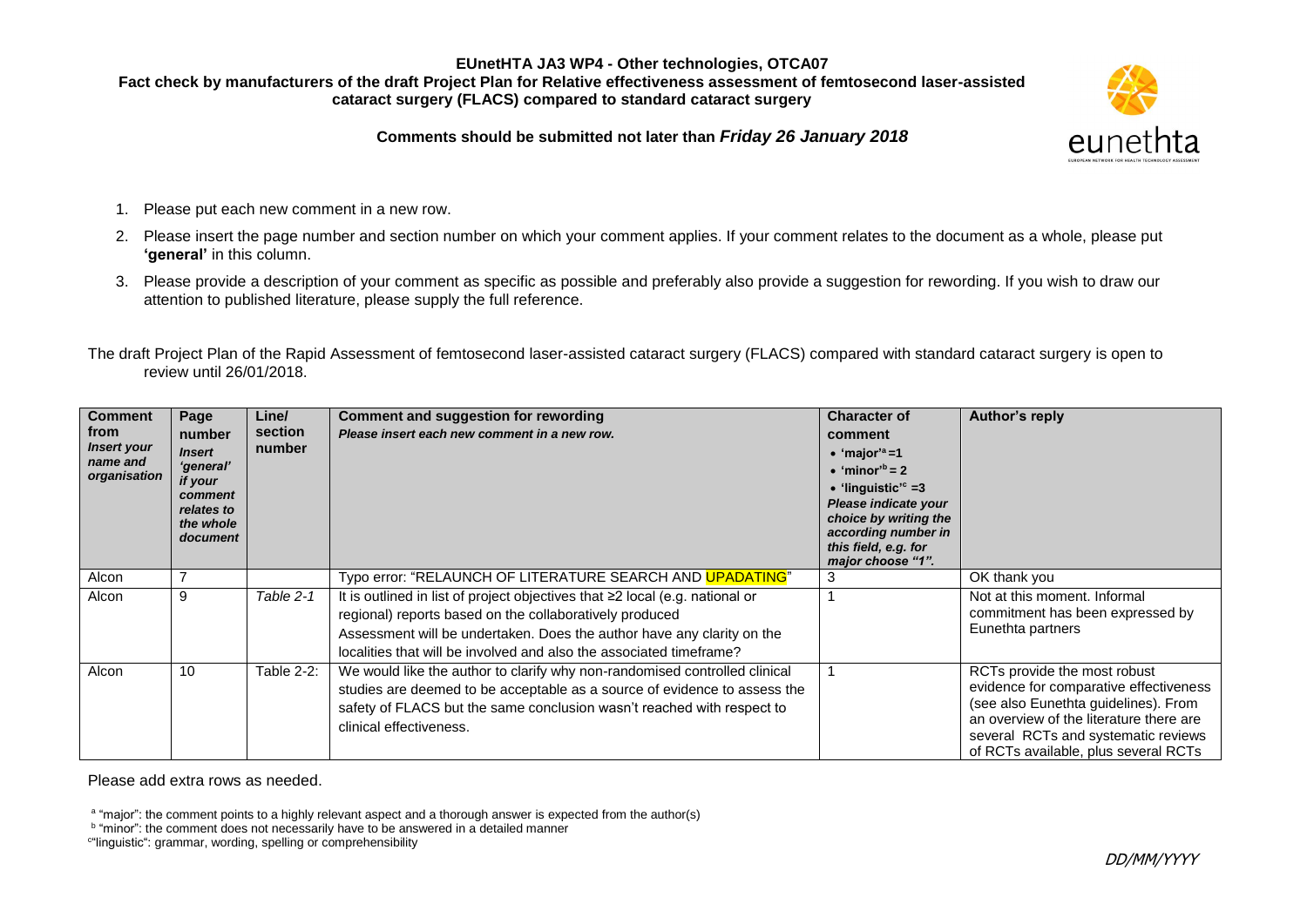### **EUnetHTA JA3 WP4 - Other technologies, OTCA07**

# **Fact check by manufacturers of the draft Project Plan for Relative effectiveness assessment of femtosecond laser-assisted cataract surgery (FLACS) compared to standard cataract surgery**



**Comments should be submitted not later than** *Friday 26 January 2018*

| <b>Comment</b><br>from<br><b>Insert your</b><br>name and<br>organisation | Page<br>number<br><b>Insert</b><br>'general'<br>if your<br>comment<br>relates to<br>the whole<br>document | Line/<br>section<br>number | <b>Comment and suggestion for rewording</b><br>Please insert each new comment in a new row.                                                                                                                                                                                                                                                                                                                                                                                                                                                                                                                                                                                                                                                                                                                                                                                                                                                                          | <b>Character of</b><br>comment<br>$\bullet$ 'major' <sup>a</sup> =1<br>$\bullet$ 'minor <sup>b</sup> = 2<br>$\bullet$ 'linguistic' <sup>c</sup> =3<br>Please indicate your<br>choice by writing the<br>according number in<br>this field, e.g. for<br>major choose "1". | Author's reply                                                                                                                                                                                                                                                                                           |
|--------------------------------------------------------------------------|-----------------------------------------------------------------------------------------------------------|----------------------------|----------------------------------------------------------------------------------------------------------------------------------------------------------------------------------------------------------------------------------------------------------------------------------------------------------------------------------------------------------------------------------------------------------------------------------------------------------------------------------------------------------------------------------------------------------------------------------------------------------------------------------------------------------------------------------------------------------------------------------------------------------------------------------------------------------------------------------------------------------------------------------------------------------------------------------------------------------------------|-------------------------------------------------------------------------------------------------------------------------------------------------------------------------------------------------------------------------------------------------------------------------|----------------------------------------------------------------------------------------------------------------------------------------------------------------------------------------------------------------------------------------------------------------------------------------------------------|
|                                                                          |                                                                                                           |                            | It is our view that a more holistic approach should be taken when<br>considering the evidence, as in the case of medical devices, traditional<br>clinical trials may be challenging or impractical to conduct. This is true due<br>to the realities of medical device innovation and development cycles, ethical<br>issues that may arise with treatment assignment, and other similar<br>challenges in executing traditional trials (Food and Administration, 2016).<br>Indeed and according to the FDA, analyses of Real World Evidence, using<br>appropriate methods, may in some cases provide similar information with<br>comparable or even superior characteristics to information collected through<br>a traditional clinical trial (Food and Administration, 2016).<br>It is therefore our considered opinion that terms of the study design for<br>assessing clinical effectiveness should also be expanded to include non-<br>randomised clinical studies |                                                                                                                                                                                                                                                                         | ongoing. It would cause unnecessary<br>lowering of quality of evidence to<br>include non randomized studies when<br>better quality of evidence is available.<br>Non randomized studies will be<br>considered for outcomes requiring 6<br>months or more follow up (and in case<br>no RCTs are retrieved) |
| Alcon                                                                    | 14                                                                                                        | Table 2-5                  | It is outlined that the target disease is age-related cataract, while the target<br>population is adult patients (>18 years) affected by cataract and it is the<br>case that "Young Adult" is included as a MeSH term. We would like the<br>authors to clarify if the review will focus solely on age-related cataract?                                                                                                                                                                                                                                                                                                                                                                                                                                                                                                                                                                                                                                              | $\overline{2}$                                                                                                                                                                                                                                                          | The population will only be age related<br>cataract                                                                                                                                                                                                                                                      |
| Alcon                                                                    | $14 - 15$                                                                                                 | Table 2-5                  | The claimed benefits of FLACS are outlined at the beginning of the<br>outcomes section, however it is unclear whether these outcomes will be<br>assessed as part of the review, as they are not made explicit under the<br>headings (safety, clinical effectiveness or other outcomes) that follow. We<br>are of the considered view that the following outcomes should also be                                                                                                                                                                                                                                                                                                                                                                                                                                                                                                                                                                                      | 1                                                                                                                                                                                                                                                                       | ECL and CCT have now been included<br>among the SAF outcomes following<br>suggestions from external experts.<br>Procedural times will include all timing<br>breakdowns retrieved in the studies.                                                                                                         |

Please add extra rows as needed.

<sup>a</sup> "major": the comment points to a highly relevant aspect and a thorough answer is expected from the author(s)<br><sup>b</sup> "minor": the comment does not necessarily have to be answered in a detailed manner

c "linguistic": grammar, wording, spelling or comprehensibility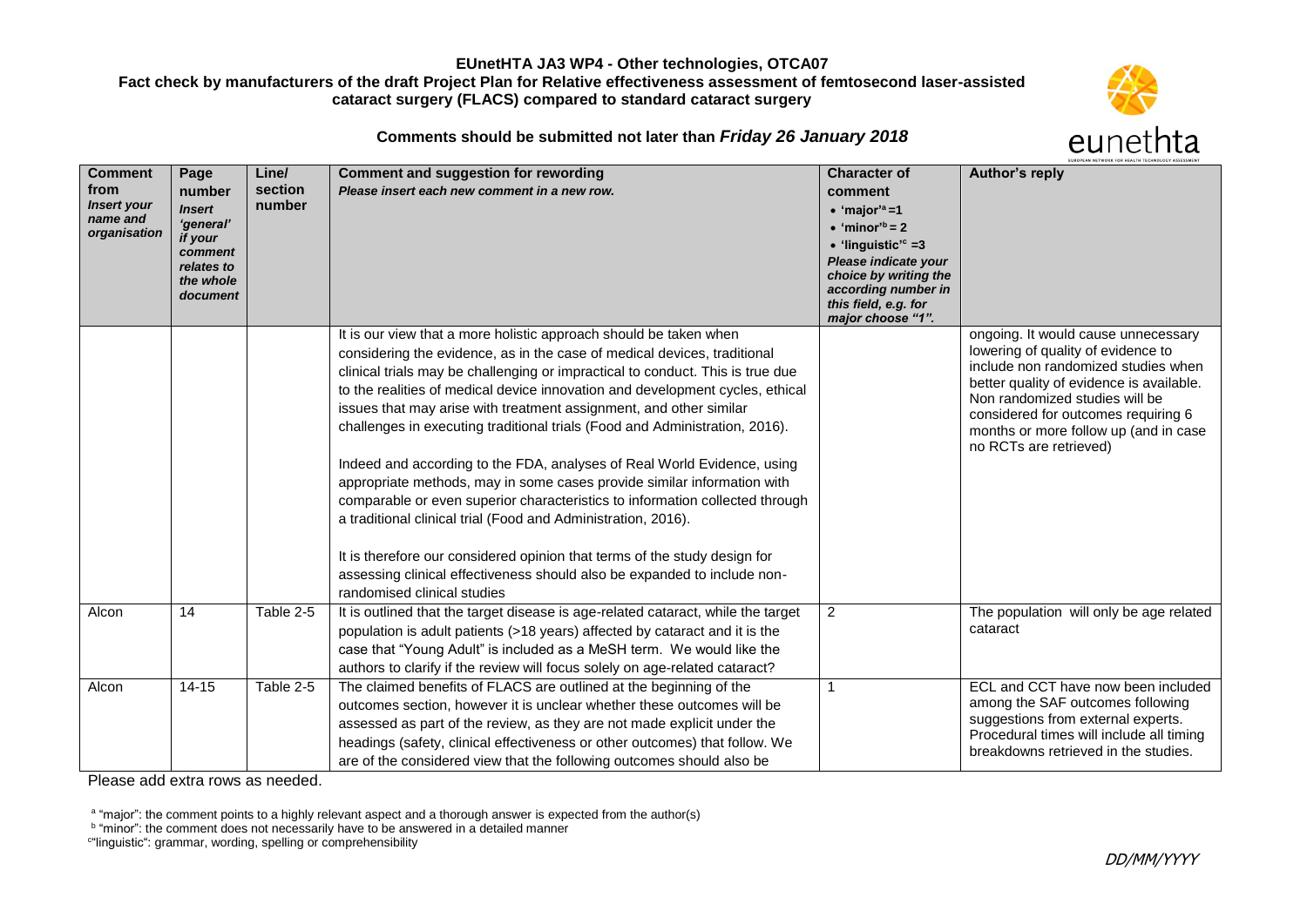### **EUnetHTA JA3 WP4 - Other technologies, OTCA07**

# **Fact check by manufacturers of the draft Project Plan for Relative effectiveness assessment of femtosecond laser-assisted cataract surgery (FLACS) compared to standard cataract surgery**



**Comments should be submitted not later than** *Friday 26 January 2018*

| <b>Comment</b>                 | Page                  | Line/   | <b>Comment and suggestion for rewording</b>                                                                                                     | <b>Character of</b>                           | Author's reply                        |
|--------------------------------|-----------------------|---------|-------------------------------------------------------------------------------------------------------------------------------------------------|-----------------------------------------------|---------------------------------------|
| from                           | number                | section | Please insert each new comment in a new row.                                                                                                    | comment                                       |                                       |
| <b>Insert your</b><br>name and | <b>Insert</b>         | number  |                                                                                                                                                 | $\bullet$ 'major' <sup>a</sup> =1             |                                       |
| organisation                   | 'general'<br>if your  |         |                                                                                                                                                 | $\bullet$ 'minor <sup>'b</sup> = 2            |                                       |
|                                | comment               |         |                                                                                                                                                 | $\bullet$ 'linguistic' <sup>c</sup> =3        |                                       |
|                                | relates to            |         |                                                                                                                                                 | Please indicate your<br>choice by writing the |                                       |
|                                | the whole<br>document |         |                                                                                                                                                 | according number in                           |                                       |
|                                |                       |         |                                                                                                                                                 | this field, e.g. for                          |                                       |
|                                |                       |         | included in the assessment:                                                                                                                     | major choose "1".                             | CDE, phaco energy and circularity of  |
|                                |                       |         |                                                                                                                                                 |                                               | capsulotomoy will be addressed in the |
|                                |                       |         | <b>Safety</b>                                                                                                                                   |                                               | TECH domain, but not in EFF and SAF   |
|                                |                       |         |                                                                                                                                                 |                                               | domains                               |
|                                |                       |         | <b>Endothelial cell loss (ECL)</b>                                                                                                              |                                               |                                       |
|                                |                       |         | ECL is a serious concern regarding the successful outcome of cataract                                                                           |                                               |                                       |
|                                |                       |         | surgery. Damage to the endothelium is induced by the surgical procedure                                                                         |                                               |                                       |
|                                |                       |         | and is influenced by various preoperative and intraoperative factors.                                                                           |                                               |                                       |
|                                |                       |         | Endothelial cell loss, can increase the risk of corneal integrity disruption and                                                                |                                               |                                       |
|                                |                       |         | reduced visual acuity (Walkow et al., 2000, Asena and Kaskaloglu, 2017)                                                                         |                                               |                                       |
|                                |                       |         | <b>Central corneal thickness (CCT)</b>                                                                                                          |                                               |                                       |
|                                |                       |         | The corneal endothelium plays an important role in maintaining corneal                                                                          |                                               |                                       |
|                                |                       |         | transparency and normal thickness. Central corneal thickening always                                                                            |                                               |                                       |
|                                |                       |         | accompanies endothelial cell loss and reflects the development of central<br>corneal edema after cataract surgery (Chen et al., 2016, Asena and |                                               |                                       |
|                                |                       |         | Kaskaloglu, 2017).                                                                                                                              |                                               |                                       |
|                                |                       |         |                                                                                                                                                 |                                               |                                       |
|                                |                       |         | <b>Other outcomes</b>                                                                                                                           |                                               |                                       |
|                                |                       |         | Effective phacoemulsification time (EPT)                                                                                                        |                                               |                                       |
|                                |                       |         | Cumulative dissipated energy (CDE)                                                                                                              |                                               |                                       |
|                                |                       |         | Mean phacoemulsification power (MP)                                                                                                             |                                               |                                       |
|                                |                       |         |                                                                                                                                                 |                                               |                                       |
|                                |                       |         | Phacoemulsification time and energy are known to directly cause                                                                                 |                                               |                                       |

Please add extra rows as needed.

<sup>a</sup> "major": the comment points to a highly relevant aspect and a thorough answer is expected from the author(s)

<sup>&</sup>lt;sup>b</sup> "minor": the comment does not necessarily have to be answered in a detailed manner

c "linguistic": grammar, wording, spelling or comprehensibility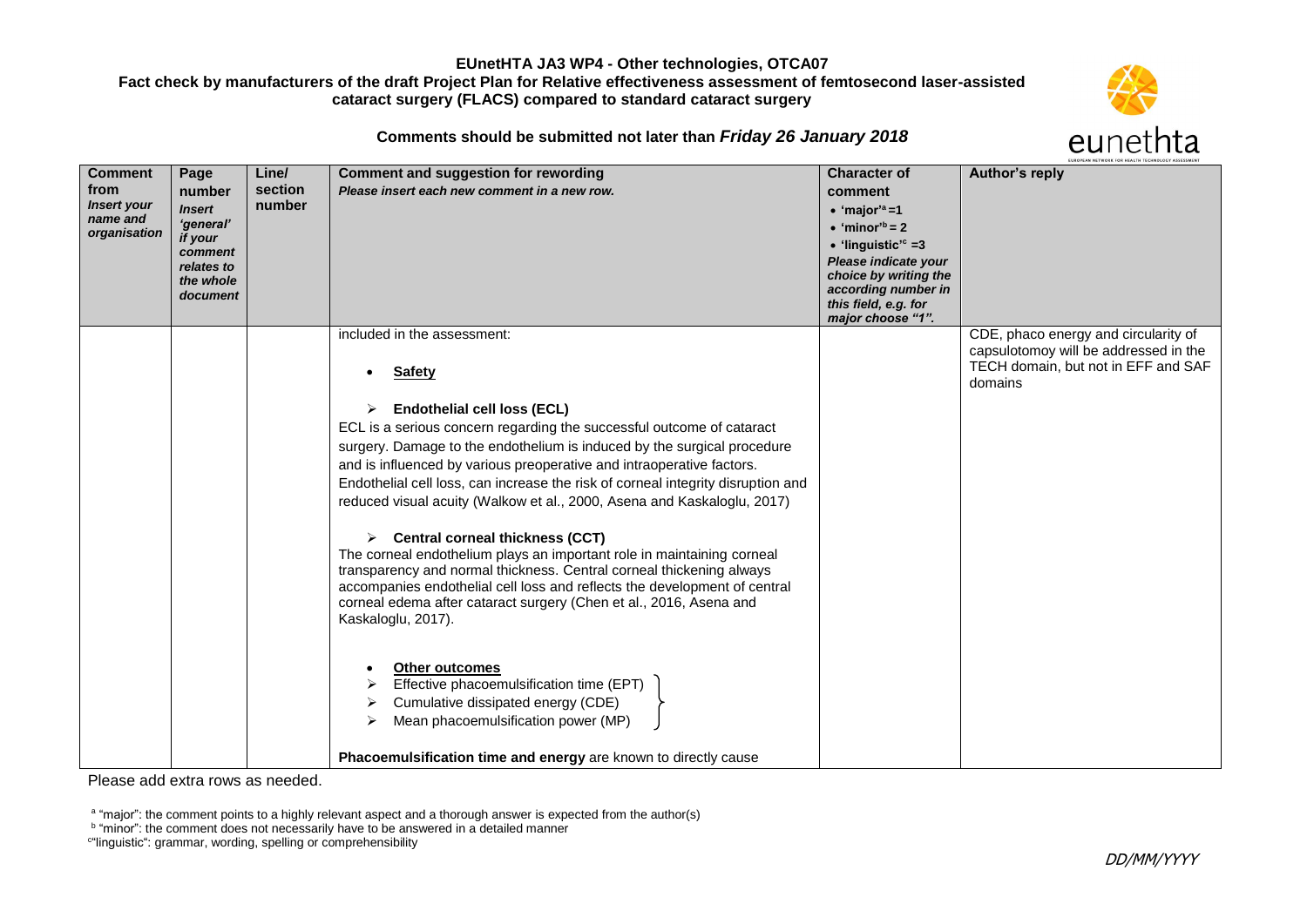### **EUnetHTA JA3 WP4 - Other technologies, OTCA07**

# **Fact check by manufacturers of the draft Project Plan for Relative effectiveness assessment of femtosecond laser-assisted cataract surgery (FLACS) compared to standard cataract surgery**



**Comments should be submitted not later than** *Friday 26 January 2018*

| <b>Comment</b><br>from<br><b>Insert your</b><br>name and<br>organisation | Page<br>number<br><b>Insert</b><br>'general'<br>if your<br>comment<br>relates to<br>the whole<br>document | Line/<br>section<br>number | <b>Comment and suggestion for rewording</b><br>Please insert each new comment in a new row.                                                                                                                                                                                                                                                                                                                                                                                                                   | <b>Character of</b><br>comment<br>$\bullet$ 'major' <sup>a</sup> =1<br>$\bullet$ 'minor <sup>'b</sup> = 2<br>• 'linguistic' <sup>c</sup> = 3<br>Please indicate your<br>choice by writing the<br>according number in<br>this field, e.g. for<br>major choose "1". | EUKOPEAN NEIWOKK FOR HEALTH TECHNOLOGY ASSESSMEI<br>Author's reply |
|--------------------------------------------------------------------------|-----------------------------------------------------------------------------------------------------------|----------------------------|---------------------------------------------------------------------------------------------------------------------------------------------------------------------------------------------------------------------------------------------------------------------------------------------------------------------------------------------------------------------------------------------------------------------------------------------------------------------------------------------------------------|-------------------------------------------------------------------------------------------------------------------------------------------------------------------------------------------------------------------------------------------------------------------|--------------------------------------------------------------------|
|                                                                          |                                                                                                           |                            | endothelial cell loss (Cho et al., 2010, Walkow et al., 2000, Hayashi et al.,<br>1996). Reducing effective phacoemulsification time (EPT) and the required<br>phacoemulsification energy, is associated with diminishing corneal<br>endothelial injury (Abell et al., 2013, Conrad-Hengerer et al., 2013, Asena<br>and Kaskaloglu, 2017). Injury reduction of corneal endothelial cells<br>contributes to shorten the recovery period and improve visual outcomes<br>(Roberts et al., 2013, He et al., 2011). |                                                                                                                                                                                                                                                                   |                                                                    |
|                                                                          |                                                                                                           |                            | <b>Circularity of capsulotomy</b><br>Evidence suggests that improved quality of capsulotomy enables<br>improved capsule overlap, better intraocular lens (IOL) placement<br>and centration of the IOL. These advantages improve post-<br>operative visual and refractive outcomes (Nagy et al., 2014).                                                                                                                                                                                                        |                                                                                                                                                                                                                                                                   |                                                                    |
|                                                                          |                                                                                                           |                            | Indeed, it is the case that the above outcomes are included in two out of the<br>four reviews that "constitute the starting point for this assessment" (as<br>detailed in the project plan), namely: Chen et al. (2016), (Popovic et al.,<br>2016)                                                                                                                                                                                                                                                            |                                                                                                                                                                                                                                                                   |                                                                    |

Please add extra rows as needed.

<sup>a</sup> "major": the comment points to a highly relevant aspect and a thorough answer is expected from the author(s)

<sup>b</sup> "minor": the comment does not necessarily have to be answered in a detailed manner

c "linguistic": grammar, wording, spelling or comprehensibility